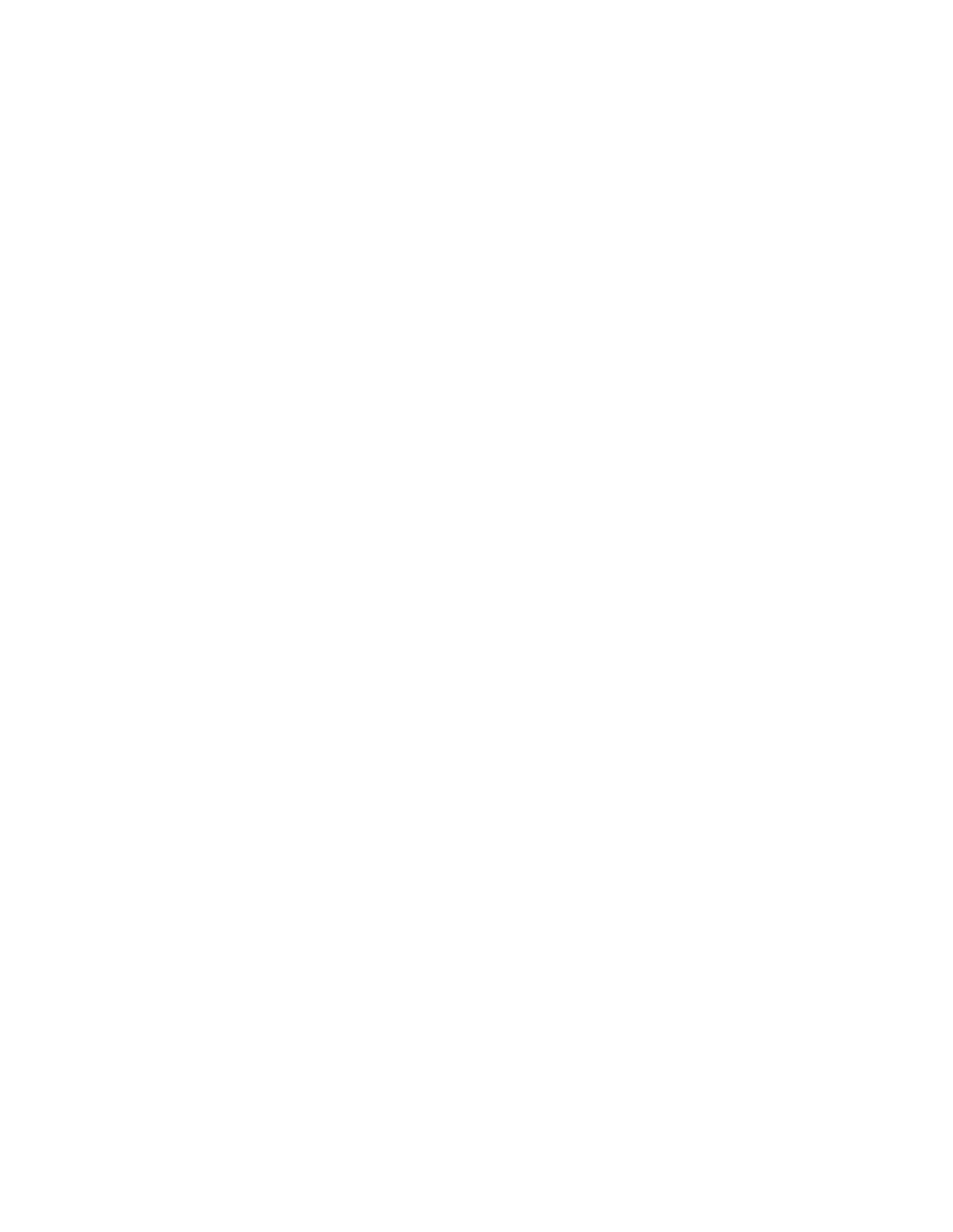## SF - 4Base-Scorecard: CHC134 - 09-02-16 - SF 1 @ CHC 2 - 19-02-16<br>\* WP: Lester - LP: Suarez - Sv: - CHC rec 87-47 - Pence is Top Contributor in SF loss - Ross for CHC in win

 $\cdot \mathbf{Q}_{\text{Base}}$ The 4Base trademark is owned by Cycled Solutions LLC.

|                  | SF - 4BaseScore - Player 4Score by Batting Order<br>WP: Lester - LP: Suarez - Sv: - CHC134 - 09-02-16 - SF 1 @ CHC 2<br>WP: Lester - LP: Suarez - Sv: - CHC rec 87-47 - Pence is Top Contributor in SF loss - Ross for CHC in win |              |                  |                         |                      |    |                |           |                |                |             |  |  |  |
|------------------|-----------------------------------------------------------------------------------------------------------------------------------------------------------------------------------------------------------------------------------|--------------|------------------|-------------------------|----------------------|----|----------------|-----------|----------------|----------------|-------------|--|--|--|
|                  |                                                                                                                                                                                                                                   |              | <b>Bat Order</b> |                         |                      |    |                |           |                |                |             |  |  |  |
| Player           | Team                                                                                                                                                                                                                              | Position     | $\mathbf{1}$     | $\overline{\mathbf{2}}$ | 3                    | 4  | 5              | 6         | $\overline{7}$ | 8              | 9           |  |  |  |
| Pence            | <b>SF</b>                                                                                                                                                                                                                         | RF           |                  |                         |                      | 10 |                |           |                |                |             |  |  |  |
| <b>Brown</b>     | SF                                                                                                                                                                                                                                | $\mathtt{C}$ |                  |                         |                      |    |                |           |                | $\overline{2}$ |             |  |  |  |
| Crawford         | SF                                                                                                                                                                                                                                | SS           |                  |                         |                      |    | $\overline{2}$ |           |                |                |             |  |  |  |
| Posey            | <b>SF</b>                                                                                                                                                                                                                         | 1B           |                  |                         | $\blacktriangleleft$ |    |                |           |                |                |             |  |  |  |
| <b>Nunez</b>     | SF                                                                                                                                                                                                                                | 3B           |                  |                         |                      |    |                | $\pmb{0}$ |                |                |             |  |  |  |
| Pagan            | SF                                                                                                                                                                                                                                | LF           |                  | $\bullet$               |                      |    |                |           |                |                |             |  |  |  |
| Panik            | <b>SF</b>                                                                                                                                                                                                                         | 2B           |                  |                         |                      |    |                |           | $\mathbf{0}$   |                |             |  |  |  |
| Span             | SF                                                                                                                                                                                                                                | <b>CF</b>    | $\mathbf{0}$     |                         |                      |    |                |           |                |                |             |  |  |  |
| <b>Suarez</b>    | SF                                                                                                                                                                                                                                | P            |                  |                         |                      |    |                |           |                |                | $\mathbf 0$ |  |  |  |
| <b>Tomlinson</b> | SF                                                                                                                                                                                                                                | PH           |                  |                         |                      |    |                |           |                |                | $\bullet$   |  |  |  |
| Williamson       | SF                                                                                                                                                                                                                                | PH           |                  |                         |                      |    |                |           |                |                | $\mathbf 0$ |  |  |  |

Scorecard Sponsored By



**GO** - Meal and Fitness Tracker By Iolo

https://itunes.apple.com/us/app/go-meal-and-fitness-track-er/id785910082?mt=8

# SF - 4Score Box - Player Totals<br>CHC134 - 09-02-16 - CHC134 - CHC - 2<br>WP: Lester - LP: Suarez - Sv: - CHC rec 87-47 - Pence is Top Contributor in SF loss - Ross for CHC in win

| Player        |    | Team Position | Bat<br>Ord #     | Credit For Run | PA Bases       | <b>BR</b> Bases | <b>Bases Pushed</b>     | Player 4Score  | Appearances    | Productivity<br>Rate |
|---------------|----|---------------|------------------|----------------|----------------|-----------------|-------------------------|----------------|----------------|----------------------|
| Pence         | SF | <b>RF</b>     | $\overline{4}$   | $\mathbf{1}$   | 5              | $\pmb{0}$       | 4                       | 10             | $\overline{4}$ | 2.500                |
| Brown         | SF | $\mathsf{C}$  | 8                | $\mathbf 0$    | $\sqrt{2}$     | $\pmb{0}$       | $\pmb{0}$               | $\overline{2}$ | 3              | 0.667                |
| Crawford      | SF | SS            | 5                | $\mathbf 0$    | $\overline{2}$ | $\pmb{0}$       | 0                       | $\overline{2}$ | $\overline{4}$ | 0.500                |
| Posey         | SF | 1B            | $\sqrt{3}$       | $\mathbf 0$    | $\overline{1}$ | $\pmb{0}$       | $\pmb{0}$               | $\mathbf{1}$   | $\sqrt{4}$     | 0.250                |
| Nunez         | SF | 3B            | $\,6$            | $\mathbf 0$    | $\pmb{0}$      | $\pmb{0}$       | $\pmb{0}$               | $\pmb{0}$      | 3              | 0.000                |
| Pagan         | SF | LF            | $\sqrt{2}$       | $\mathbf 0$    | $\pmb{0}$      | 0               | $\pmb{0}$               | $\pmb{0}$      | $\overline{4}$ | 0.000                |
| Panik         | SF | 2B            | $\overline{7}$   | $\mathbf 0$    | $\pmb{0}$      | $\pmb{0}$       | 0                       | $\pmb{0}$      | 3              | 0.000                |
| Span          | SF | CF            | $\mathbf{1}$     | $\mathbf 0$    | $\pmb{0}$      | $\pmb{0}$       | $\pmb{0}$               | $\pmb{0}$      | $\overline{4}$ | 0.000                |
| Suarez        | SF | $\mathsf{P}$  | $\boldsymbol{9}$ | $\mathbf 0$    | $\pmb{0}$      | $\pmb{0}$       | $\pmb{0}$               | $\pmb{0}$      | $\mathbf{1}$   | 0.000                |
| Tomlinson     | SF | PH            | 9                | $\mathbf 0$    | $\pmb{0}$      | $\pmb{0}$       | $\pmb{0}$               | $\pmb{0}$      | $\mathbf{1}$   | 0.000                |
| Williamson    | SF | PH            | $\boldsymbol{9}$ | $\mathbf 0$    | $\pmb{0}$      | $\pmb{0}$       | 0                       | $\pmb{0}$      | $\mathbf{1}$   | 0.000                |
| <b>Totals</b> |    |               |                  | $\mathbf{1}$   | 10             | 0               | $\overline{\mathbf{4}}$ | 15             | 32             | 0.469                |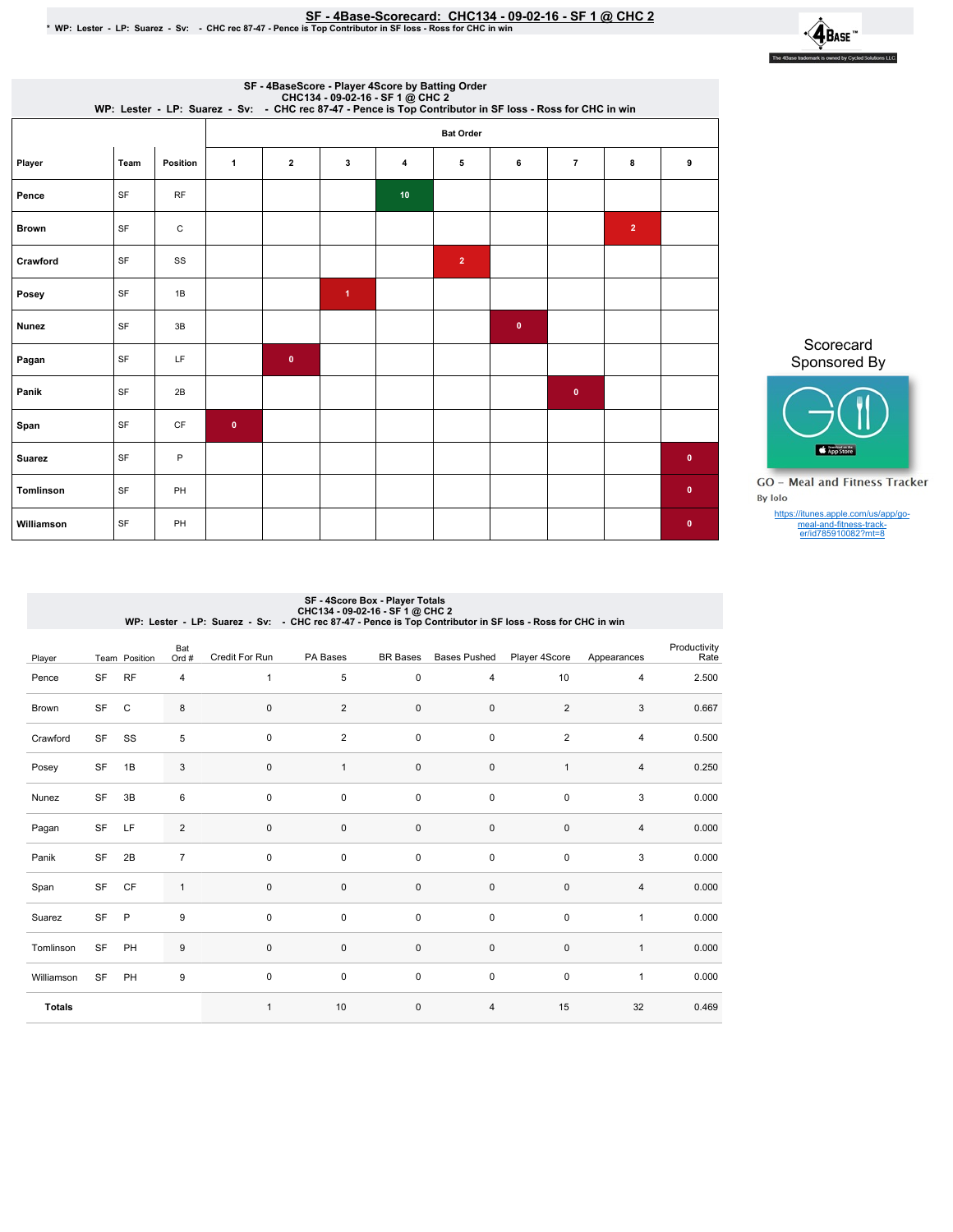|                        | : $3 / HMMU / 3 6XDUH 6Y$ |                  | 6)        |  |  |  | %DVH6FRUH 300 HU 6FRUHE\%DWMQJ2 UGHU<br>$8+8$<br>$8+8$<br>$8+8$<br>$8+8$<br>$8+8$<br>$9+8$<br>$10F$ $10F$ $10F$ $18 + 8$<br>$10F$ $10F$ $10F$ $18F$<br>$10F$ $10F$ $10F$ $10F$ $10F$ |  |  |  |  |  |
|------------------------|---------------------------|------------------|-----------|--|--|--|--------------------------------------------------------------------------------------------------------------------------------------------------------------------------------------|--|--|--|--|--|
|                        |                           |                  | %DW2 UGHU |  |  |  |                                                                                                                                                                                      |  |  |  |  |  |
| 300 HU                 | 7HDP                      | 3 RVIMRQ         |           |  |  |  |                                                                                                                                                                                      |  |  |  |  |  |
| 3HQFH                  | 6)                        | 5)               |           |  |  |  |                                                                                                                                                                                      |  |  |  |  |  |
| %URZ Q                 | 6)                        | &                |           |  |  |  |                                                                                                                                                                                      |  |  |  |  |  |
| & UDZ IRUG             | 6)                        | 66               |           |  |  |  |                                                                                                                                                                                      |  |  |  |  |  |
| 3RVH                   | 6)                        | $\%$             |           |  |  |  |                                                                                                                                                                                      |  |  |  |  |  |
| 1 XQH                  | 6)                        | $\%$             |           |  |  |  |                                                                                                                                                                                      |  |  |  |  |  |
| 3DJDQ                  | 6)                        | $\left( \right)$ |           |  |  |  |                                                                                                                                                                                      |  |  |  |  |  |
| 3DQIN                  | 6)                        | $\%$             |           |  |  |  |                                                                                                                                                                                      |  |  |  |  |  |
| 6SDQ                   | 6)                        | &)               |           |  |  |  |                                                                                                                                                                                      |  |  |  |  |  |
| 6XDUH                  | 6)                        | 3                |           |  |  |  |                                                                                                                                                                                      |  |  |  |  |  |
| 7 RP COVRQ             | 6)                        | $3+$             |           |  |  |  |                                                                                                                                                                                      |  |  |  |  |  |
| $\therefore$ LOODP VRQ | 6)                        | $3+$             |           |  |  |  |                                                                                                                                                                                      |  |  |  |  |  |

: 3 / HAMAU / 3 6XDUH 6Y & +& UF 3 HOFHLY7RS&ROMLEXMEULOG) ORV 5 RVIRU& +& LOZIO

6) #  $& 8 + & 8$ 

SOBIFRPXVDSSJR<br><u>LMQHWWDFN</u><br>"PW **HUIG** 

6) 6 FRUH%R[ 300\HU7RWDOV 0)<br>8+&<br>3 / HWMU /3 6XDUH 6Y & +& UF: %DW<br>7HDP 3RVLMLRQ 2LG 3 URGXFWDWW<br>5 DWM & UHGLV) RU5 XQ 3\$ %DMHV %5 %DVHV %DVHV3XVKHG 300 HU 6 FRUH \$SSHDUDGFHV  $300$  HU 3HQFH  $6)$  $5)$ %URZQ  $\alpha$  $6)$ & UDZ IRUG 6) 66 3RVH  $6)$  $\%$  $1 XCH$  $6)$  $\%$  $3D$ 6)  $\sqrt{}$  ) 3DQIN  $6)$  $\%$ 6 SDQ  $6)$ &) 6XDUH  $\mathbf{3}$  $6)$ 7 RP QQ ARQ  $6)$  $3+$ : LOODP VRQ  $6)$  $3+$ 7RW20V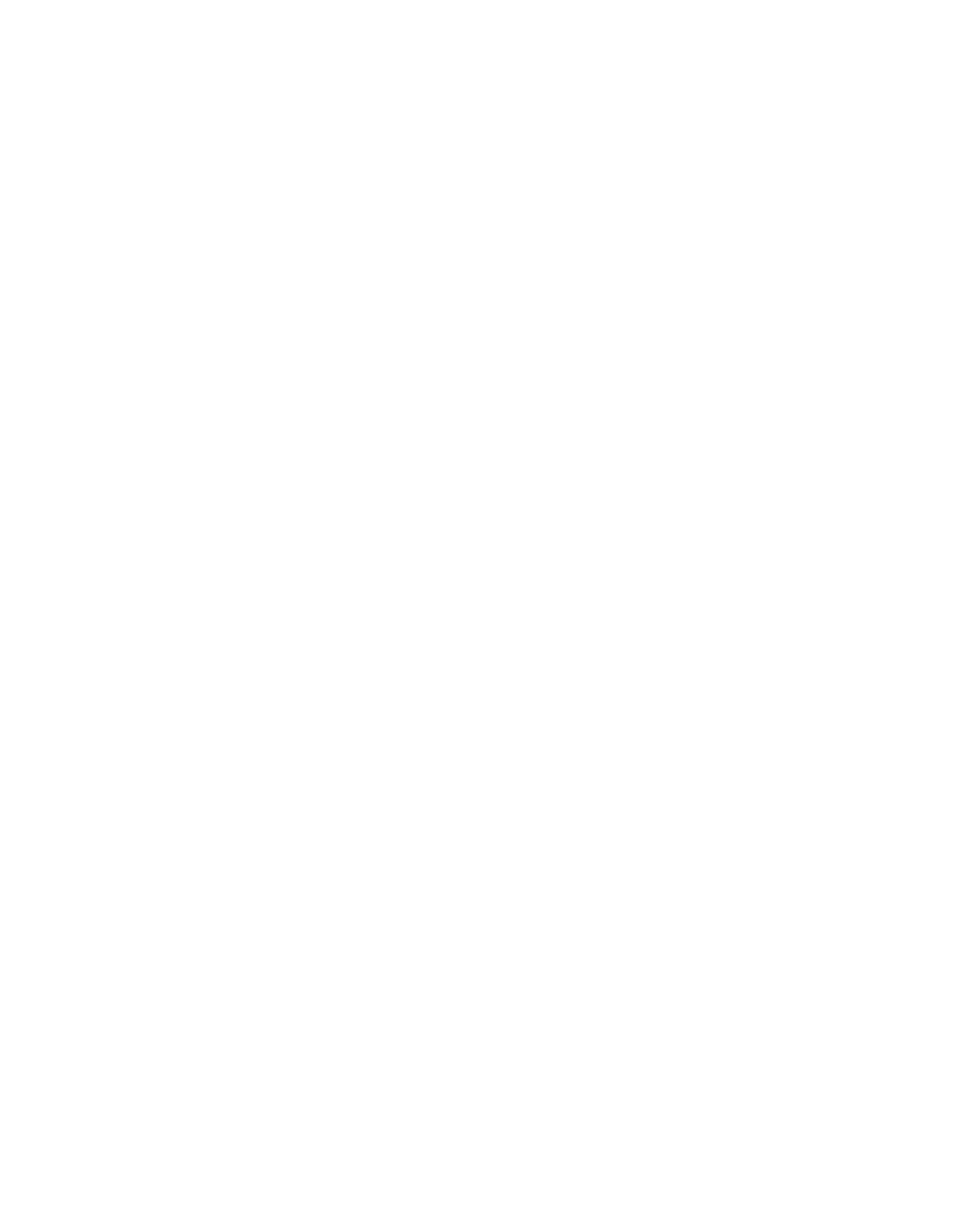|                           |            |                    | * WP: Lester - LP: Suarez - Sv: - CHC rec 87-47 - Pence is Top Contributor in SF loss - Ross for CHC in win | Detail by Bat Order/Player |                     |                     |                     |                     |                          |
|---------------------------|------------|--------------------|-------------------------------------------------------------------------------------------------------------|----------------------------|---------------------|---------------------|---------------------|---------------------|--------------------------|
| <b>Bat Order</b>          | Player     | Inning             | Play Text                                                                                                   | LOBStatus                  | Credit For Run      | PA Bases            | <b>BR</b> Bases     | <b>Bases Pushed</b> | Player 4Score            |
|                           |            | 01                 | $4 - 3$                                                                                                     |                            | $\mathsf{O}\xspace$ | $\mathsf{O}\xspace$ | $\mathsf 0$         | $\mathsf{O}\xspace$ | 0                        |
|                           |            | 03                 | $6 - 3$                                                                                                     |                            | $\mathbf 0$         | $\mathsf{O}\xspace$ | $\mathsf{O}\xspace$ | $\mathbf 0$         | $\mathbf 0$              |
| $\mathbf{1}$              | Span       | 06                 | 6                                                                                                           |                            | $\mathbf 0$         | $\mathsf{O}\xspace$ | $\mathbf 0$         | $\mathsf 0$         | $\mathsf{O}\xspace$      |
|                           |            | 08                 | $4 - 3$                                                                                                     |                            | $\mathbf 0$         | $\mathbf 0$         | $\mathsf 0$         | $\mathbf 0$         | $\mathbf 0$              |
|                           |            |                    |                                                                                                             | <b>Player Totals</b>       | $\underline{0}$     | $\underline{0}$     | $\overline{0}$      | $\underline{0}$     | $\underline{0}$          |
|                           |            | 01                 | 9                                                                                                           |                            | $\overline{0}$      | $\mathsf{O}\xspace$ | $\mathsf{O}\xspace$ | $\mathbf 0$         | $\mathsf{O}\xspace$      |
|                           |            | 04                 | 8                                                                                                           |                            | $\mathbf 0$         | $\mathsf{O}\xspace$ | $\mathbf 0$         | 0                   | $\mathsf{O}\xspace$      |
| $\sqrt{2}$                | Pagan      | $07\,$             | $\,6\,$                                                                                                     |                            | $\mathbf 0$         | $\mathsf{O}\xspace$ | $\mathbf 0$         | $\mathbf 0$         | $\mathsf{O}\xspace$      |
|                           |            | 09                 | $4 - 3$                                                                                                     |                            | $\mathbf 0$         | $\mathsf{O}\xspace$ | $\mathbf 0$         | $\mathbf 0$         | $\mathbf 0$              |
|                           |            |                    |                                                                                                             | <b>Player Totals</b>       | $\underline{0}$     | $\underline{0}$     | $\overline{0}$      | $\underline{0}$     | $\underline{0}$          |
|                           |            | 01                 | Walk                                                                                                        | Left on 1st                | $\mathbf 0$         | $\mathbf{1}$        | $\mathsf{O}\xspace$ | $\mathbf 0$         | $\mathbf{1}$             |
|                           |            | 04                 | $\sf K$                                                                                                     |                            | $\mathbf 0$         | $\mathsf{O}\xspace$ | $\mathsf{O}\xspace$ | $\mathbf 0$         | $\mathbf 0$              |
| $\ensuremath{\mathsf{3}}$ | Posey      | 07                 | $6 - 3$                                                                                                     |                            | $\mathsf 0$         | $\mathsf{O}\xspace$ | $\mathbf 0$         | $\mathbf 0$         | $\mathsf{O}\xspace$      |
|                           |            | 09                 | $4 - 3$                                                                                                     |                            | $\mathsf{O}\xspace$ | $\mathsf{O}\xspace$ | $\mathsf{O}\xspace$ | $\mathsf{O}\xspace$ | $\mathsf{O}\xspace$      |
|                           |            |                    |                                                                                                             | <b>Player Totals</b>       | $\underline{0}$     | $\overline{1}$      | $\overline{0}$      | $\underline{0}$     | $\underline{\mathbf{1}}$ |
|                           | Pence      | $01$               | 9                                                                                                           |                            | $\mathbf 0$         | $\mathsf{O}\xspace$ | $\mathbf 0$         | $\mathsf{O}\xspace$ | $\mathsf{O}\xspace$      |
|                           |            | 04                 | $\sf K$                                                                                                     |                            | $\mathbf 0$         | $\mathsf{O}\xspace$ | $\mathbf 0$         | $\mathsf{O}\xspace$ | $\mathsf{O}\xspace$      |
| 4                         |            | 07                 | .HomeRun LF                                                                                                 |                            | $\mathbf{1}$        | $\sqrt{4}$          | $\mathsf{O}\xspace$ | 4                   | $\boldsymbol{9}$         |
|                           |            | 09                 | Walk                                                                                                        | Left on 1st                | $\mathbf 0$         | $\mathbf{1}$        | $\mathbf 0$         | $\mathsf{O}\xspace$ | $\mathbf{1}$             |
|                           |            |                    |                                                                                                             | <b>Player Totals</b>       | $\overline{1}$      | $\overline{5}$      | $\overline{0}$      | $\underline{4}$     | 10                       |
|                           |            | $02\,$             | 3                                                                                                           |                            | $\mathbf 0$         | $\mathsf{O}\xspace$ | $\mathbf 0$         | $\mathsf{O}\xspace$ | $\mathsf{O}\xspace$      |
|                           |            | 05                 | 5                                                                                                           |                            | $\overline{0}$      | $\mathsf{O}\xspace$ | $\mathsf{O}\xspace$ | $\mathsf{O}\xspace$ | $\mathsf{O}\xspace$      |
| $\,$ 5 $\,$               | Crawford   | 07                 | 8.Double                                                                                                    | Left on 2nd                | $\mathbf 0$         | $\sqrt{2}$          | $\mathsf{O}\xspace$ | 0                   | $\sqrt{2}$               |
|                           |            | 09                 | $\sf K$                                                                                                     |                            | $\mathbf 0$         | $\mathsf{O}\xspace$ | $\mathsf 0$         | $\mathsf{O}\xspace$ | $\mathsf{O}\xspace$      |
|                           |            |                    |                                                                                                             | <b>Player Totals</b>       | $\mathsf{O}$        | $\overline{2}$      | $\overline{0}$      | $\overline{0}$      | $\overline{2}$           |
|                           | Nunez      | 02                 | $\mathbf{1}$                                                                                                |                            | $\mathbf 0$         | $\mathsf{O}\xspace$ | $\mathsf{O}\xspace$ | $\mathsf{O}\xspace$ | $\mathsf{O}\xspace$      |
| 6                         |            | 05                 | 3                                                                                                           |                            | $\mathbb O$         | $\mathsf{O}\xspace$ | $\mathbf 0$         | $\mathbf 0$         | $\mathsf{O}\xspace$      |
|                           |            | $07\,$             | 5                                                                                                           |                            | $\mathsf 0$         | $\mathbf 0$         | $\mathsf 0$         | $\mathsf{O}\xspace$ | $\mathsf{O}\xspace$      |
|                           |            |                    |                                                                                                             | <b>Player Totals</b>       | $\underline{0}$     | $\underline{0}$     | $\underline{0}$     | $\underline{0}$     | $\underline{0}$          |
|                           |            | $02\,$             | $\sf K$                                                                                                     |                            | $\mathbf 0$         | $\mathsf{O}\xspace$ | $\mathsf{O}\xspace$ | $\mathsf{O}\xspace$ | $\mathsf{O}\xspace$      |
| $\overline{7}$            | Panik      | 05                 | $4 - 3$                                                                                                     |                            | $\mathsf 0$         | $\mathsf{O}\xspace$ | $\mathbf 0$         | $\mathsf{O}\xspace$ | $\mathsf{O}\xspace$      |
|                           |            | ${\bf 08}$         | $3\mathsf{U}$                                                                                               |                            | $\mathsf 0$         | $\mathsf{O}\xspace$ | $\mathbf 0$         | $\mathsf{O}\xspace$ | $\mathsf{O}\xspace$      |
|                           |            |                    |                                                                                                             | <b>Player Totals</b>       | $\underline{0}$     | $\underline{0}$     | $\overline{0}$      | $\underline{0}$     | $\underline{0}$          |
|                           |            | 03                 | $\overline{7}$                                                                                              |                            | $\overline{0}$      | $\mathsf{O}\xspace$ | $\mathsf{O}\xspace$ | $\mathbf 0$         | $\mathsf{O}\xspace$      |
| 8                         | Brown      | 06                 | $6 - 3$                                                                                                     |                            | $\mathbf 0$         | $\mathsf{O}\xspace$ | $\mathsf 0$         | $\mathbf 0$         | $\mathsf{O}\xspace$      |
|                           |            | ${\bf 08}$         | 7.Double                                                                                                    | Left on 2nd                | $\mathbb O$         | $\sqrt{2}$          | $\mathbf 0$         | $\mathbf 0$         | $\sqrt{2}$               |
|                           |            |                    |                                                                                                             | <b>Player Totals</b>       | $\underline{0}$     | $\underline{2}$     | $\overline{0}$      | $\underline{0}$     | $\underline{2}$          |
|                           | Suarez     | 03                 | $3 - 1$                                                                                                     |                            | $\mathbb O$         | $\mathsf{O}$        | $\mathsf{O}\xspace$ | $\mathbf 0$         | $\mathsf{0}$             |
|                           |            |                    |                                                                                                             | <b>Player Totals</b>       | $\underline{0}$     | $\underline{0}$     | $\underline{0}$     | $\underline{0}$     | $\underline{0}$          |
| 9                         | Tomlinson  | $06\,$             | $\,8\,$                                                                                                     |                            | $\mathsf 0$         | $\mathbf 0$         | $\mathbf 0$         | $\mathbf 0$         | $\mathsf{O}\xspace$      |
|                           |            |                    |                                                                                                             | <b>Player Totals</b>       | $\underline{0}$     | $\underline{0}$     | $\overline{0}$      | $\underline{0}$     | $\underline{0}$          |
|                           | Williamson | ${\bf 08}$         | 5                                                                                                           |                            | $\mathbb O$         | $\mathsf{O}\xspace$ | $\mathsf{O}\xspace$ | $\mathsf{O}\xspace$ | $\mathsf{O}\xspace$      |
|                           |            |                    |                                                                                                             | <b>Player Totals</b>       | $\underline{0}$     | $\underline{0}$     | $\underline{0}$     | $\underline{0}$     | $\underline{0}$          |
|                           |            | <b>Grand Total</b> |                                                                                                             |                            | $\overline{1}$      | 10                  | $\underline{0}$     | $\underline{4}$     | 15                       |

SF - 4Base-Scorecard: CHC134 - 09-02-16 - SF 1 @ CHC 2